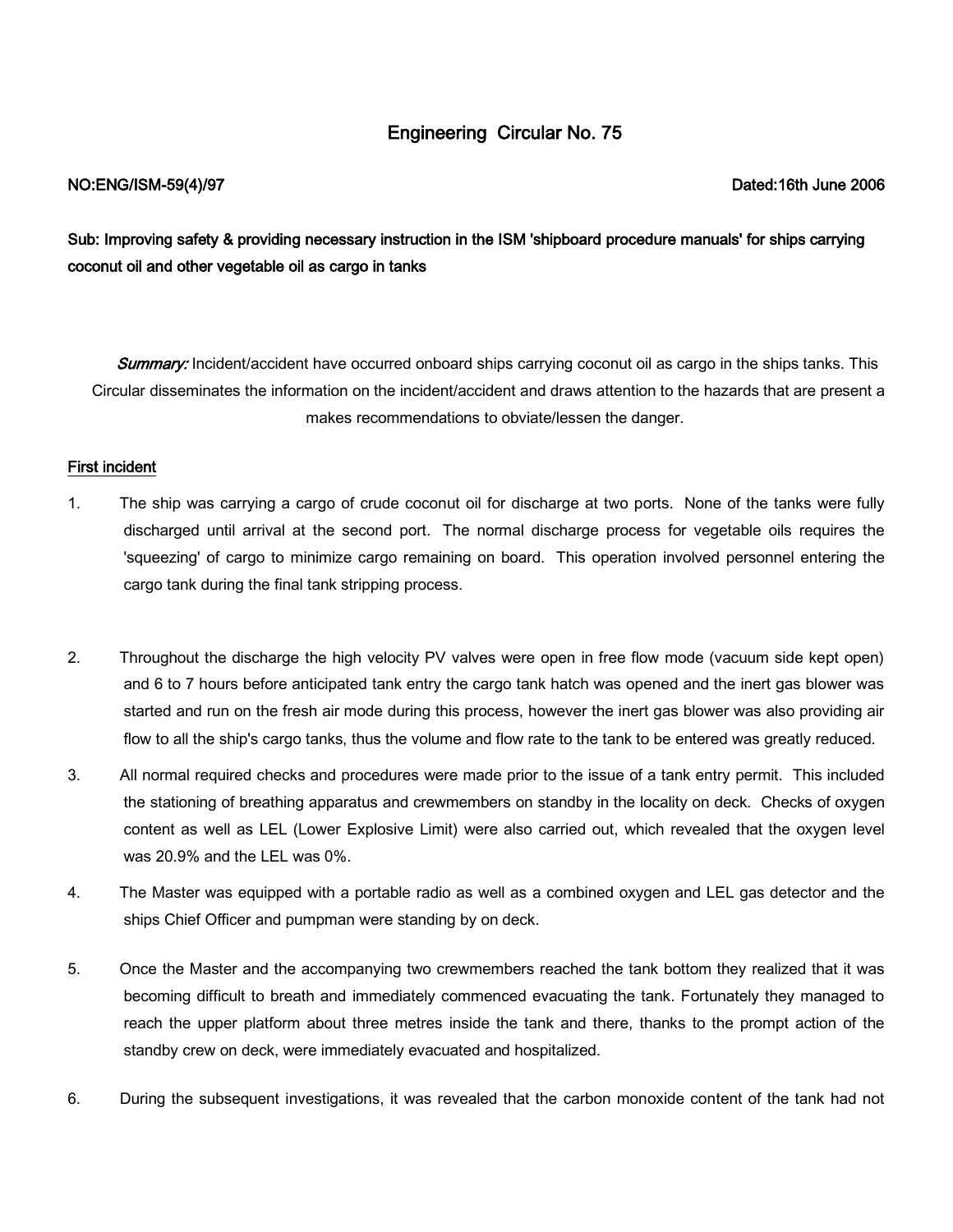been checked. It was found that the carbon monoxide content in all the tanks was in excess of 3,000 ppm as against the permissible limit of 30 ppm for 8-hour exposure limit or 200 ppm for short-term exposure not exceeding 15 minutes.

### Second Incident:

- 1. A serious accident occurred on board a ship while discharging the cargo of Indonesian crude coconut oil.
- 2. Six men hired from ashore entered one of the tanks nearing completion of discharge to sweep the residue towards the pump suction.
- 3. Within a few minutes, the workmen appeared to be in difficulties. Four were able to leave the tank but the other two collapsed over the heating coils. Both men suffered serious burns from the heating coils. One of them subsequently died.
- 4. The tank atmosphere was tested immediately after the accident for oxygen deficiency and flammability and found to be safe from those hazards.
- 5. However, very large concentrations of carbon monoxide (CO) were measured more than 1000 ppm.
- 6. A likely explanation for the presence of large concentration of CO could be due to the temperature of the heating coils that had reached levels high enough to generate CO from the reducing quantity of cargo in the tank during the discharging process.

#### Recommendations

- 1. Before entering such cargo tanks, precautions for entry into enclosed spaces described in the IMO Assembly Resolution A.864 (20) entitled Recommendations for Entering Enclosed Spaces Aboard Ship are to be fully observed.
- 2. The atmosphere of cargo spaces with such oils to be continuously monitored during the discharge process for the presence of CO if it is essential for personnel to be within that space.
- 3. The temperature of the cargo should be monitored closely during the closing stages of the cargo discharge operation.
- 4. Procedures to be included in the ships ISM procedure manual under critical operations.

|        |  |  |  | This issues with the approval of the Chief Surveyor with the Govt. of |  |  |
|--------|--|--|--|-----------------------------------------------------------------------|--|--|
| India. |  |  |  |                                                                       |  |  |